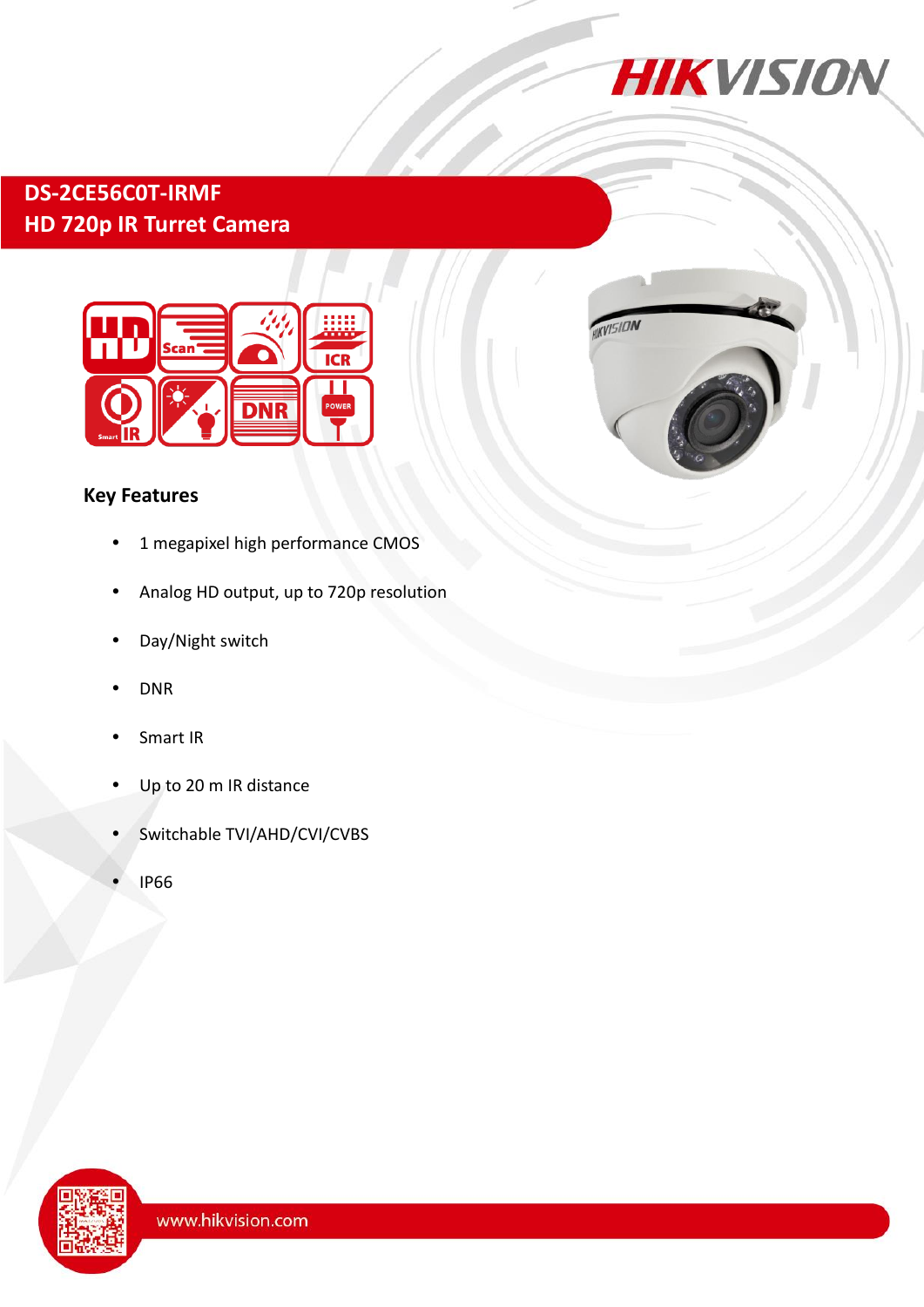

## **Specification**

| Camera                      |                                                                              |
|-----------------------------|------------------------------------------------------------------------------|
| Image Sensor                | 1 MP CMOS Image Sensor                                                       |
| Signal System               | PAL/NTSC                                                                     |
| <b>Effective Pixels</b>     | 1296 (H) × 732 (V)                                                           |
| Min. illumination           | 0.1 Lux@(F1.2,AGC ON), 0 Lux with IR                                         |
| <b>Shutter Time</b>         | 1/25 (1/30) s to 1/50,000 s                                                  |
| Lens                        | 2.8 mm, 3.6 mm, 6 mm optional                                                |
|                             | Field of view: 70.9° (3.6 mm), 92° (2.8 mm), 56.7° (6 mm)                    |
| Lens Mount                  | M12                                                                          |
| Day & Night                 | <b>ICR</b>                                                                   |
| Angle Adjustment            | Pan: 0° to 360°, Tilt: 0° to 75°, Rotation: 0° to 360°                       |
| Synchronization             | Internal synchronization                                                     |
| Video Frame Rate            | 720p@25fps/720p@30fps                                                        |
| HD Video Output             | 1 analog HD output                                                           |
| S/N Ratio                   | $>62$ dB                                                                     |
| <b>General</b>              |                                                                              |
| <b>Operating Conditions</b> | -40 °C to 60 °C (-40 °F to 140 °F), Humidity: 90% or less (non-condensation) |
| Power Supply                | 12 V DC $\pm$ 15%                                                            |
| Power Consumption           | Max. 4 W                                                                     |
| <b>Protection Level</b>     | <b>IP66</b>                                                                  |
| IR Range                    | Up to 20 m                                                                   |
| <b>Dimensions</b>           | $89.47 \times 67.6$ mm $(3.52" \times 2.7")$                                 |
| Weight                      | 340 g (0.75 lb.)                                                             |

## **Order Model**

J.

DS-2CE56C0T-IRMF